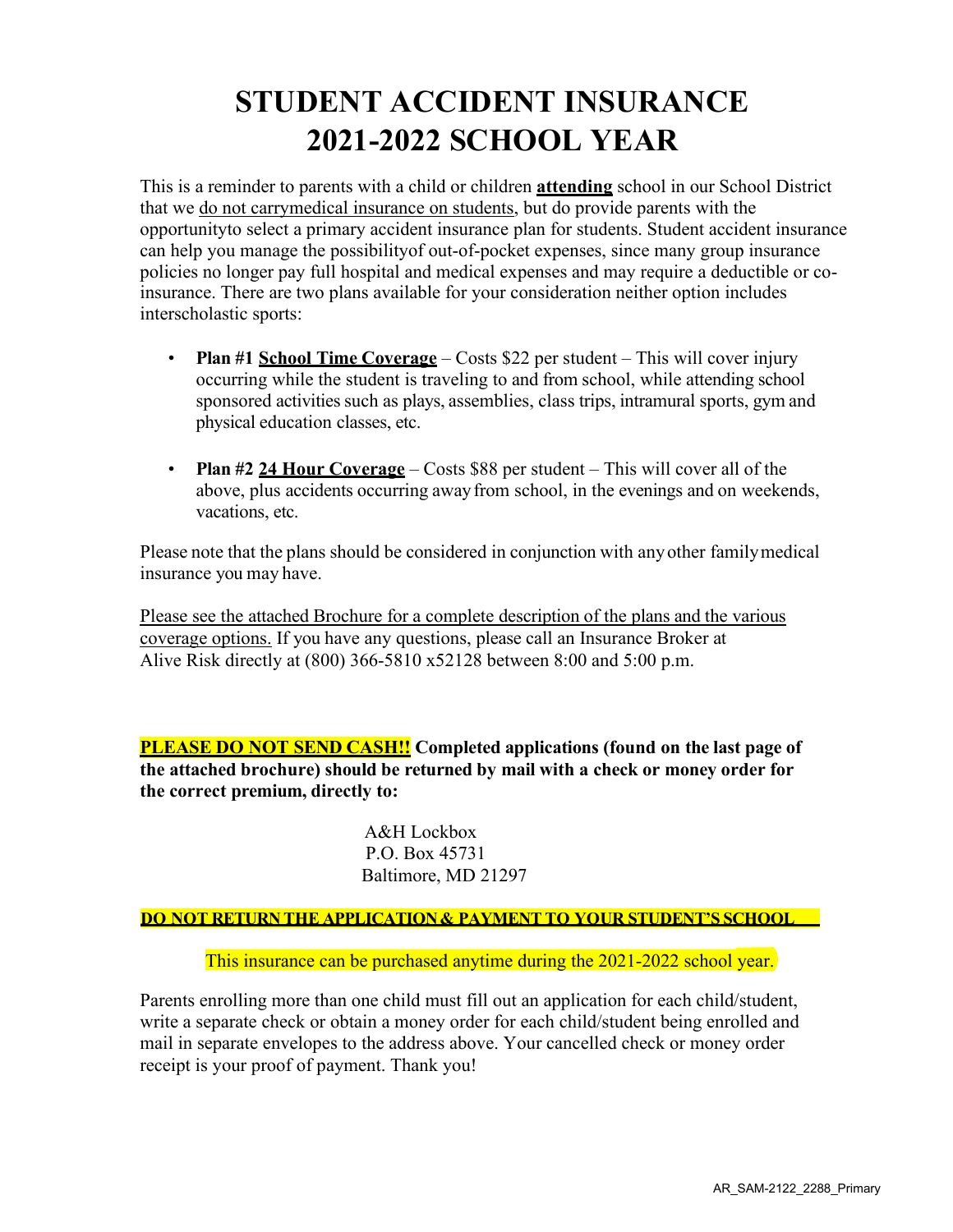# Upto**\$1,000,000 Voluntary**  Student Accident Medical InsuranceProtection



Administered By: **ALIVE RISK** a Unit of RSG Underwriting Managers

## 2021-2022

Underwritten by:

AXIS INSURANCE COMPANY

#### **IMPORTANT NOTICE**

This Brochure provides a brief description of the important features of the insurance plan. It is not a contract of insurance.Theterms andconditionsofcoverage are set forth in thepolicyissuedin Pennsylvania underform number BACC-001-0909-PA. Complete details are found in the policy on file at your school's office. The policy is subject to the laws of the state in which it was issued. Please keep this information for your reference.

THIS INSURANCE DOES NOT PROVIDE MAJOR MEDICAL OR COMPREHENSIVE MEDICAL COVERAGE AND IS NOT DESIGNED TO REPLACE MAJOR MEDICAL INSURANCE. FURTHER, THIS INSURANCE IS NOT MINIMUM ESSENTIAL BENEFITS AS SET FORTH UNDER THE PATIENT PROTECTION AND AFFORDABLE CARE ACT. IF YOU DON'T HAVE MINIMUM ESSENTIAL COVERAGE, YOU MAY OWE ADDITIONAL PAYMENT WITH YOUR TAXES.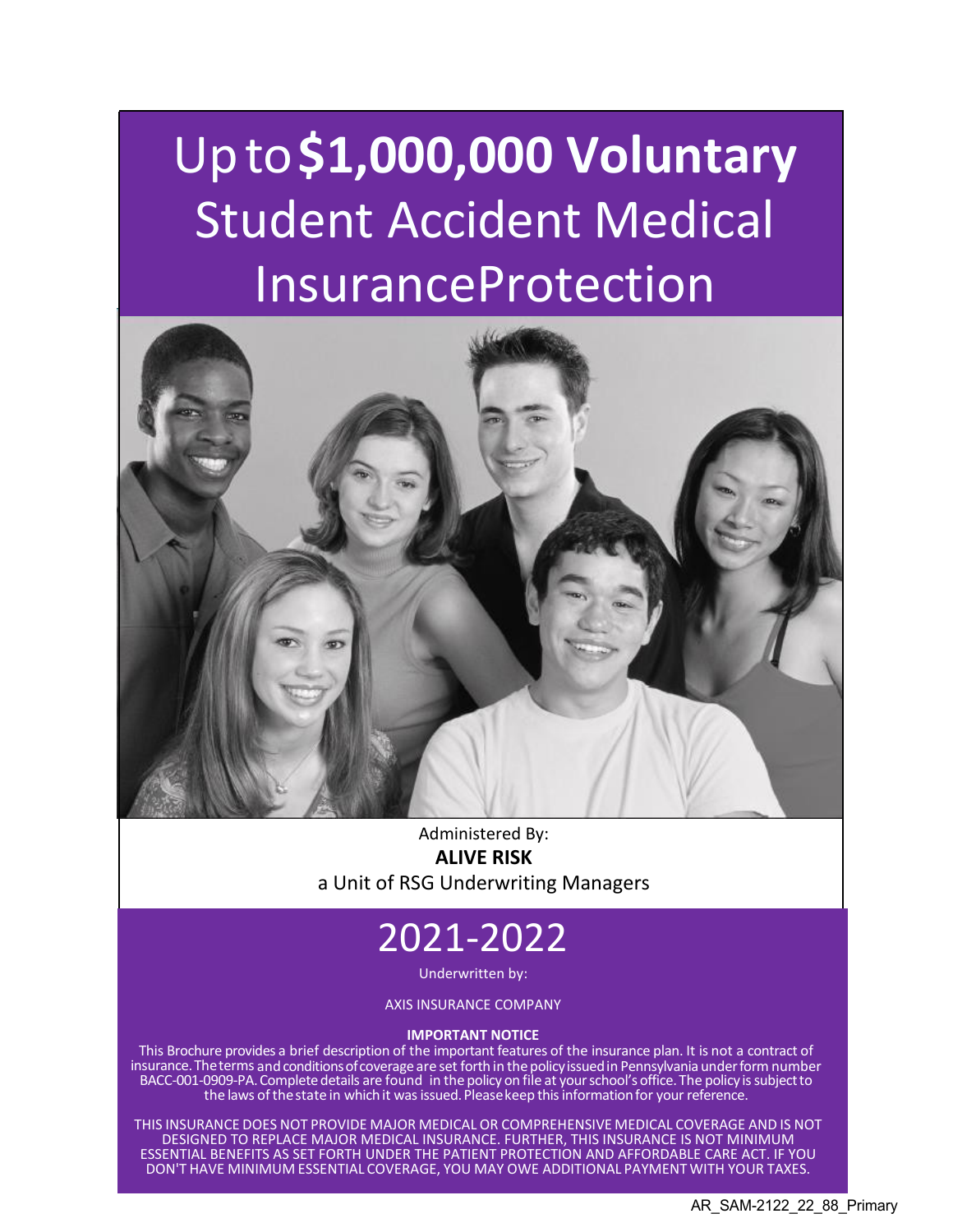#### **BEST BUY 24-HOUR COVERAGE**

Around-the-clock accident coverage for your child at any time. Insurance Protection during vacations, weekends and school days.

24-Hour Coverage is your best buy because it is not limited to school connected accidents but also covers accidental Injury at home or away. ANY COVERED ACTIVITY - ANYTIME - ANYW HERE. Continuous Insurance protection from the effective date to the opening of the next school term.

Coveragebecomes effectiveonthedatetheApplicationandPremiumarereceivedby theadministrator.Onceeffective,coverage continues until the first day of school in the following year or until the policy with the school expires, whichever occurs first.

#### **SCHOOL TIME ACCIDENT COVERAGE**

Insurancecoverageforthehoursanddayswhenschool is insessionandwhileattendingschoolsponsoredandsupervised activities.

- During school year• School supervised activities
- On the school premises Class trips
- Travelto and from school

This coverage is subject to the terms and conditions stated in the policy.

#### **ACCIDENTAL DEATH AND DISMEMBERMENT OR LOSS OF SIGHT**

When Injury results in an Insured's death, the Company will pay a \$5,000 accidental death benefit. W hen Injury results in any one of the following covered losses within 365 days from the date of a covered accident, the Company will pay the benefit shown in the schedule below. Only one benefit, the largest, will be paid for more than one loss (including death) resulting from thesame covered accident.

| <b>Covered Loss</b>                                      | <b>Benefit Amount</b>                        |
|----------------------------------------------------------|----------------------------------------------|
| Loss of Life                                             | As shown on the Master Insurance Application |
| Loss of Two or More Hands or Feet                        | \$20,000                                     |
| Loss of Sight of Both Eyes                               | \$20,000                                     |
| Loss of One Hand or Foot and Sight in One Eye            | \$20,000                                     |
| Loss of One Hand or Foot                                 | \$10,000                                     |
| Loss of Sight in One Eye                                 | \$10,000                                     |
| Loss of Thumb and Index Finger of the same Hand \$10,000 |                                              |
| Loss of all Four Fingers of the Same Hand                | \$10,000                                     |

#### **Exposure and Disappearance Included**

Loss of a Hand or Foot means complete Severance through or above the wrist or ankle joint.

Loss of Sight means the total, permanent Loss of Sight of one eye. The Loss of Sight must be irrecoverable by natural, surgical or artificial means.

Loss of a Thumb and Index Finger of the Same Hand or Loss of Four Fingers of the Same Hand means complete Severance through or above the metacarpophalangeal joints of the same hand (the joints between the fingers and the hand). Severance means complete separation and dismemberment of the part from the body.

#### **OPTIONAL \$100,000.00 ACCI-DENTAL BENEFIT**

By adding \$8.50 to yourpremium payment, dental benefits will be extended to provide payment for theUsual and Customary Expenses incurredwithin two years from the date of a covered accident for injury to sound and natural teeth, up to a maximum of \$100,000percoveredaccident,providedtreatments andservicesbeginwithin90daysfromthedateofthecoveredinjury.The following services are included in this benefit:

- 1. Replacement of caps, crowns, dentures, and orthodontic appliances (including braces) fillings, inlays, crozat appliances, endodontics,oralsurgery,examinations and x-ray services required as a result of Injury.
- 2. In no event shall the Company's payment exceed the usual and customary charge normally made by a Dentist for necessary treatment actually rendered during the 104-week period immediately following the date of Injury; if there is more than one way to treat a Dental issue, the Company will pay benefits for the least expensive procedure provided thatthismeets acceptable dental standards.
- 3. W hen a dentist certifies to the Claim Administrator that treatment will continue beyond the two year benefit period, a maximum of \$1,500 will be paid. Treatment must be completed within two years of the expiration of the initial treatment period. This benefit is in effect 24 hours a day, even when purchased with School Time Accident Coverage.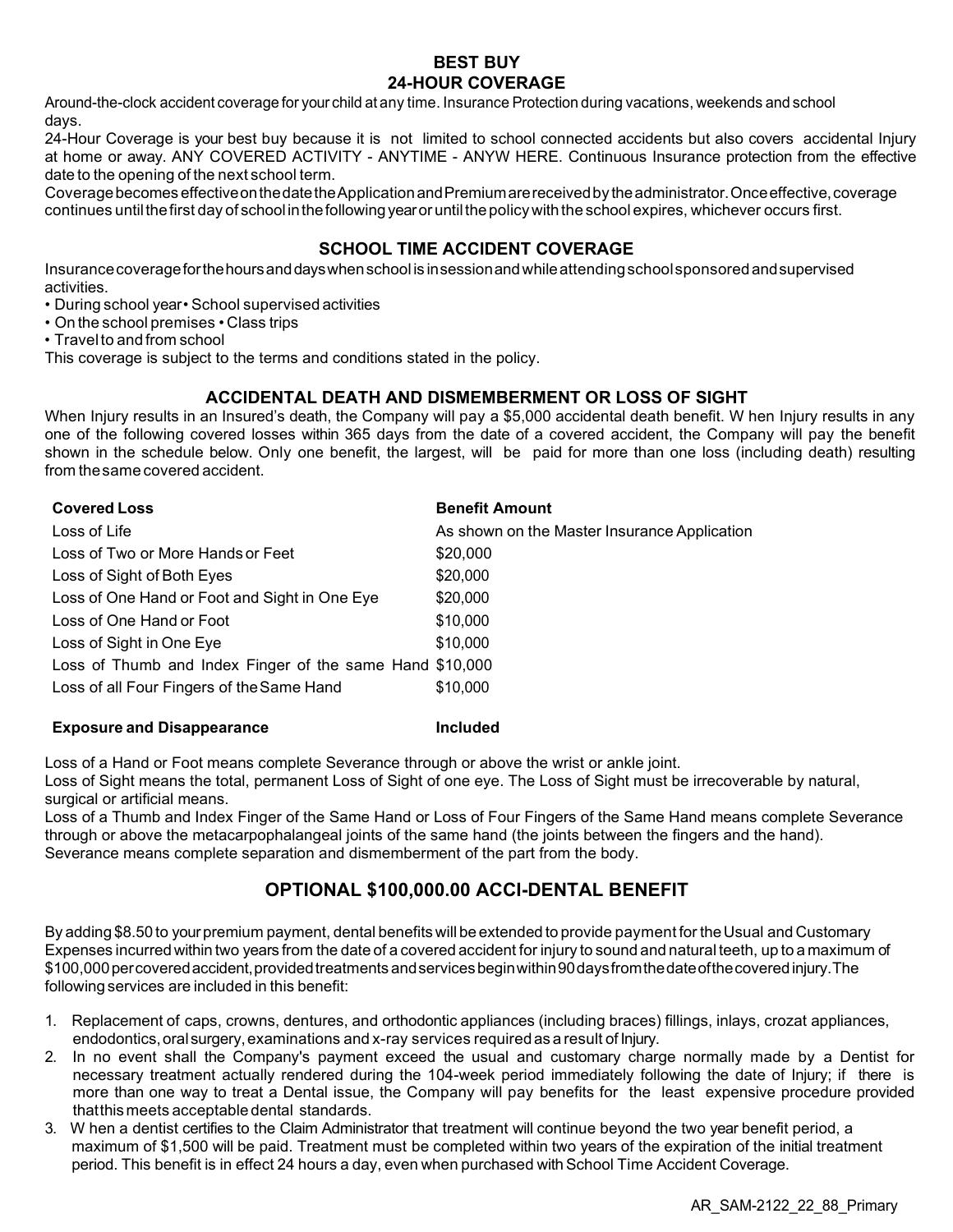### **STUDENT ACCIDENT INSURANCE PROTECTION PROVIDING A MAXIMUM OF \$1,000,000 ACCIDENT MEDICAL EXPENSE BENEFITS**

The company will pay the Usual and Customary Charges incurred for a Covered Injury, if first treatment is received within 90 days after the Injury. The Schedule of Benefits is stated below. Benefits are payable up to a maximum of 52 weeks after the date of the covered Injury.

#### **PRIMARY COVERAGE**

Benefits are payable for covered medical expenses from the first dollar, no deductible, no coinsurance, paying in addition and without regard to payments by other insurance up to maximums stated herein. Benefits are payable for a maximum of 52 weeks. Total Maximum for all Accident Medical Benefits: \$1,000,000

**Covered Expenses:** Determination of the amount of each Covered Expense, and where applicable, each Usual and Customary Charge, will be made solely by the Company.

**Intensive Care Unit**: Usual and Customary Charges, not to exceed \$1,000 per day for 7 days

**Semi-Private Room:** Up to \$500 per day

**Hospital Miscellaneous Expenses:** Usual and Customary Charges up to \$5,000

**In-Hospital Physiotherapy:** Usual and Customary Charges, up to a maximum of 10 visits

**Nurse Services:** Usual and Customary Charges

**Orthopedic Appliances:** In Hospital: up to a maximum of \$950/Out of Hospital: up to a maximum of \$500

**Ambulatory Medical Center:** Usual and Customary Charges **Emergency Room Treatment (when Hospital Confinement is not required):** up to a maximum benefit of \$300 **Physician Services:**

- **Surgery:** Usual and Customary Charges in accordance with the 1974 Revised California Relative Value Studies, 5<sup>th</sup> Edition having a conversion factor of \$150.00 Unit Value
- **Assistant Surgeon:** 35% of Surgery Allowance
- **Second Opinion or Consultation:** up to a maximum of \$150
- **Anesthesia and its Administration: 35% of Surgery** Allowance
- **In-Hospital Visits:** Usual and Customary **Charges**
- **Office Visits:** Usual and Customary Charges

**Outpatient X-ray, CT Scan, MRI:** up to a maximum of \$350 **Outpatient Laboratory Tests:** up to a maximum of \$350 **Outpatient Physiotherapy:** \$40 per visit, up to a maximum of 10 visits

**Outpatient Nursing Services:** Usual and Customary Charges **Ambulance Services** (Air and Ground): Usual and Customary **Charges** 

**Dental Services:** \$400 per tooth **/** Usual and Customary Charges for braces

**Prescription Drugs**: Usual and Customary Charges **Eyeglasses, Contact Lenses, Hearing Aids:** Usual and Customary Charges

The following will not be considered Medically Necessary Covered Expenses unless coverage is specifically provided:

- 1. expenses payable by any automobile insurance policy without regard to fault;
- 2. cosmetic surgery, except for reconstructive surgery needed as the result of a Covered Loss;
- 3. examination or prescriptions for, or purchase, repair or replacement of, eyeglasses, contact lenses; or
- 4. services or treatment provided by persons who do not normally charge for their services, unless there is a legal obligation to pay.

#### **Exclusions apply to the Accident Medical Expense Benefit and the Accidental Death and Dismemberment Benefit:**

In addition to any benefit or coverage specific exclusion, benefits will not be paid for any loss which directly or indirectly, in whole or in part, is caused by or results from any of the following unless coverage is specifically provided for by name in the Policy.

- 1. intentionally self-inflicted injury, suicide, or any attempt while sane or insane;
- 2. commission or attempt to commit a felony or an assault;<br>3. commission of or active participation in a riot or insurrecti
- commission of or active participation in a riot or insurrection;
- 4. declared or undeclared war or act of war or any act of declared or undeclared war unless specifically provided by this Policy;
- 5. flight in, boarding or alighting from an Aircraft, except as a passenger on a regularly scheduled commercial airline;
- 6. parachuting;
- 7. travel in or on any off-road motorized vehicle that does not require licensing as a motor vehicle;
- 8. sickness, disease, bodily or mental infirmity, bacterial or viral infection or medical or surgical treatment thereof, (including exposure, whether or not Accidental, to viral, bacterial or chemical agents) whether the loss results directly or indirectly from the treatment except for any bacterial infection resulting from an Accidental external cut or wound or Accidental ingestion of contaminated food;
- 9. voluntary ingestion of any narcotic, drug, poison, gas or fumes, unless prescribed or taken under the direction of a Physician and taken in accordance with the prescribed dosage;
- 10. injuries compensable under Workers' Compensation law or any similar law;
- 11. the Insured Person's intoxication. The Insured Person is conclusively deemed to be intoxicated if the level in His blood exceeds the amount at which a person is presumed, under the law of the locale in which the accident occurred, to be under the influence of alcohol if operating a motor vehicle, regardless of whether He is in fact operating a motor vehicle, when the injury occurs. An autopsy report from a licensed medical examiner, law enforcement officer's report, or similar items will be considered proof of the InsuredPerson's intoxication;
- 12. practice or play in Senior High Interscholastic Football and/or Senior High Interscholastic Sports, including travelling to and from games and practice, unless specifically provided for in the Master Insurance Applications;
- 13. participation in any sports activity not specifically authorized, sponsored and supervised by the Policyholder, whether or not it takes place on the Policyholder's premises or during normal School hours, including snowboarding, skiing and ice hockey;
- 14. benefits will not be paid for services or treatment rendered by any person whois:
	- a. employed or retained by the Policyholder;
	- b. living in the Insured Person's household;
	- c. an Immediate Family Member, including domestic partner, of
	- either the Insured Person or the Insured Person's Spouse; or
	- d. the InsuredPerson.

**LIMITATIONS:** any Covered Injury occurring, and expenses incurred therefrom, as a result of a Covered Accident which occurs while an Insured Person is engaged in an activity which is covered under the School's Compulsory Plan, will not be covered under a Voluntary Plan.

This insurance does not apply to the extent that trade or economic sanctions or regulations prohibit Us from providing insurance, including, but not limited to, the payment of claims.

#### **Disclosure**

US insurance coverage is underwritten by AXIS Insurance Company. Coverage is subject to exclusions and limitations, and may not be available in all US states and jurisdictions. Product availability and plan design features, including eligibility requirements, descriptions of benefits, exclusions or limitations may vary depending on local country or US state laws. Full terms and conditions of coverage, including effective dates of coverage, benefits, limitations, and exclusions, are set forth in the policy.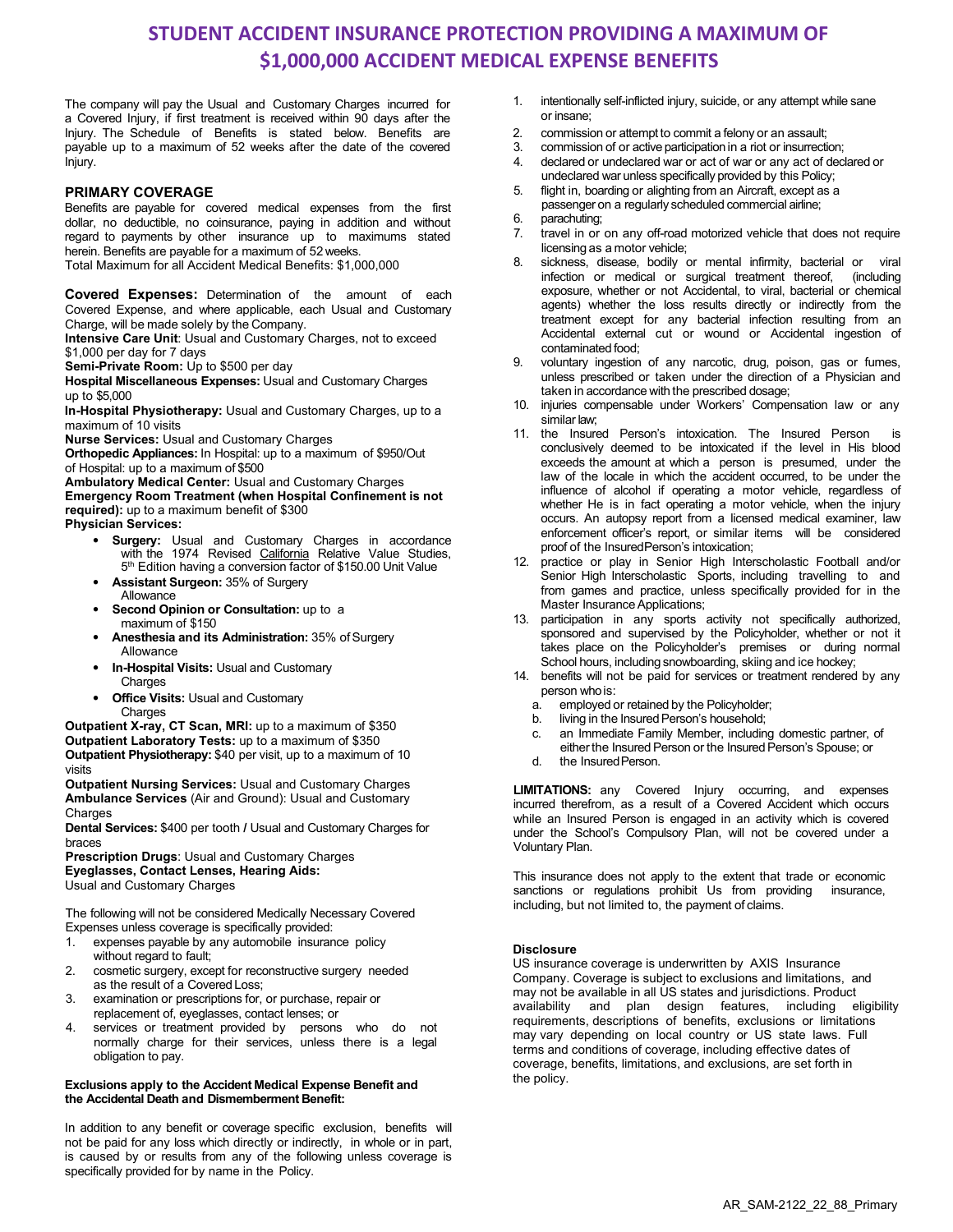#### **To File A Claim:**

- 1. To download a claim form, go to: [www.aliverisk.com](https://aliverisk.com/wp-content/uploads/2021/06/AXIS-2019-Claimform.pdf)
- 2. Fill outall necessary information
- 3. Be sure to sign and date the bottom
- 4. Enclose itemized bills, paid receipts and/or other insurance explanation of benefits.
- 5. Send claim forms, itemized bills and receipts to:

#### **90 Degree Benefits PO Box 6540 Harrisburg, Pa 17112 Ph: 1-800-427-9308 Fax: (717) 652-8328 Email: [Student.Insurance@90degreebenefits.com](mailto:Student.Insurance@90degreebenefits.com)**

**Proof of Loss is required within 90 days from the date of the Accident. You have ONE year from the time Proof of Loss would have been required to file a claim. Claims submitted past this period will not be considered for payment under the policy.**

#### **ENROLLMENT FORM CHECKLIST**

#### **Did You:**

- ❒ Filloutalloftheappropriateinformationontheenrollmentform(MAKESURESCHOOLDISTRICT ISCLEARLY LISTED)
- $\square$  Check the appropriate box(s) for the coverage youhave selected.
- ❒ EncloseaCHECKorMONEYORDERforthetotalPremium(yourcancelledcheckormoneyorderstubwillserveas proof of payment) along with the completed enrollmentform in anenvelope.

#### **For questions, inquiries, and information contact:**

Alive Risk a Unit of RSG Underwriting Managers

(800) 366-5810 x52128